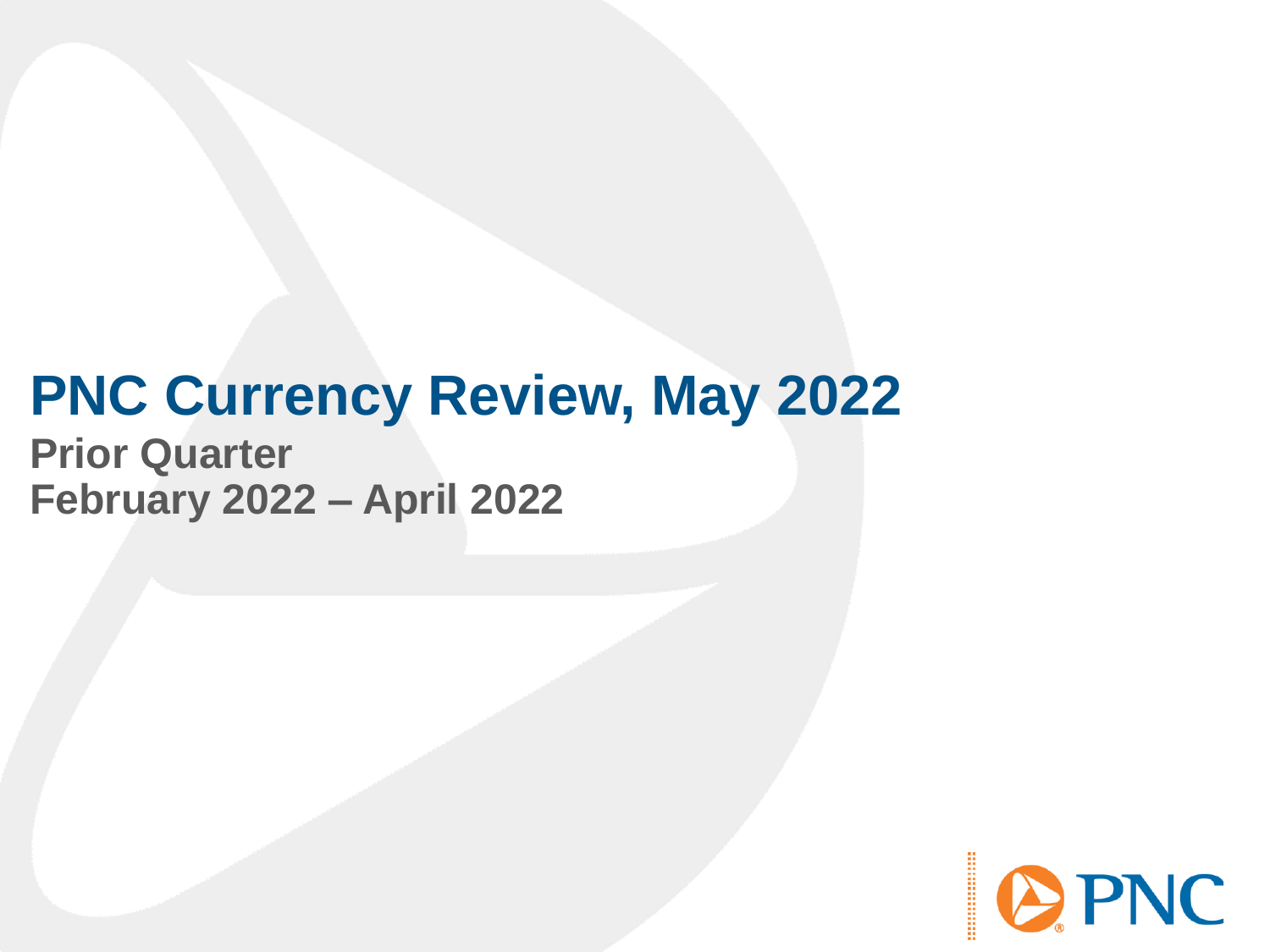#### **Summary** *DXY Major Currencies Dollar Index*





dollar will likely be stronger than forecasted.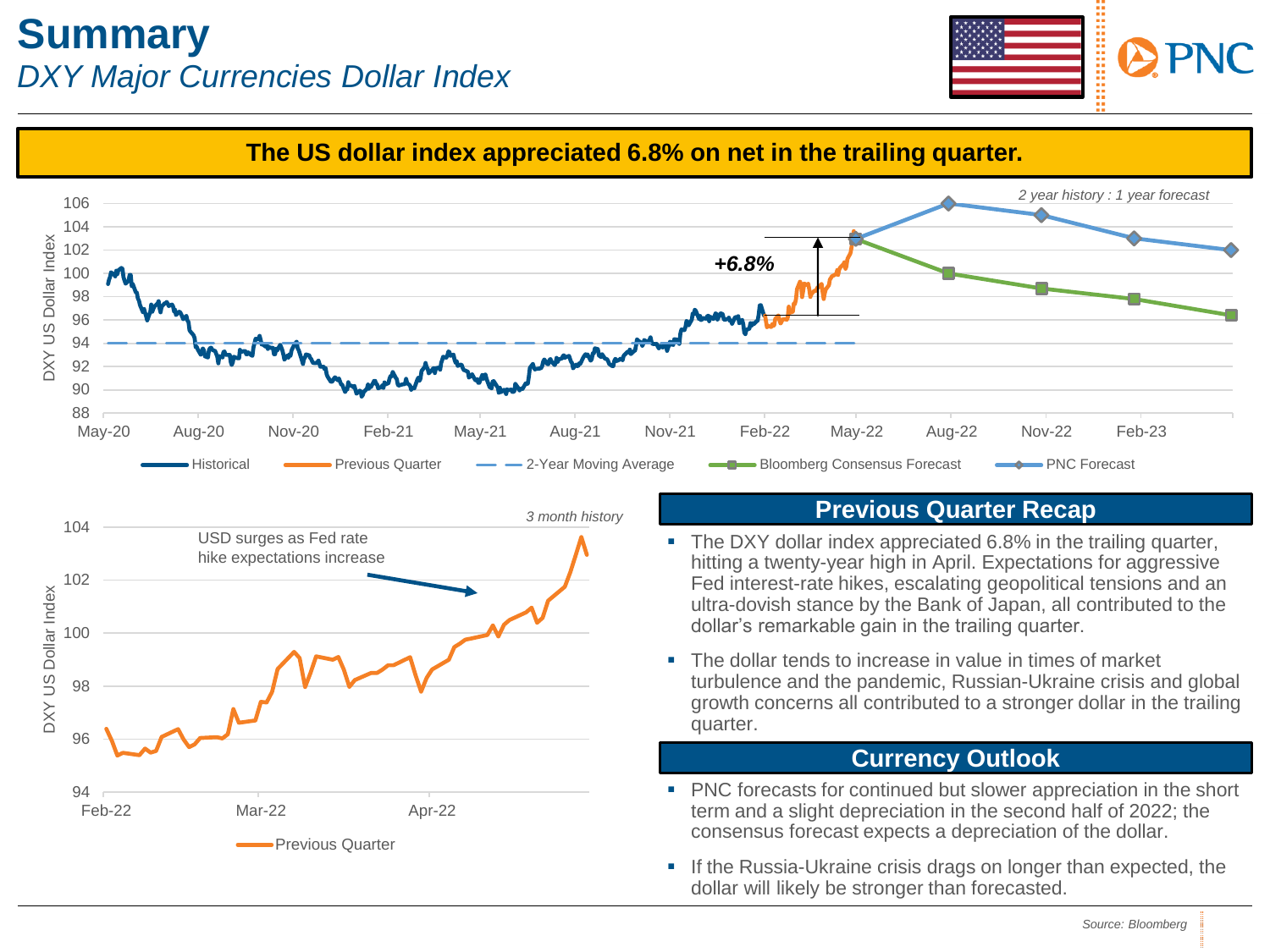





#### **Previous Quarter Recap**

- The euro depreciated a net 6.5% in the trailing quarter. Increased geopolitical tensions, energy security issues, and a cloudier economic outlook weighed on the euro. The Ukraine invasion continues to be a big weight on the euro.
- Increased financial market expectations for aggressive Fed interest-rate hikes and quantitative tightening in the near term also contributed to a weaker euro.

#### **Currency Outlook**

- PNC forecasts for the euro to continue to depreciate over the forecast horizon, while the consensus sees a modest recovery.
- If the Russia-Ukraine crisis escalates or spills over Ukraine's borders, the euro could be weaker than forecasted.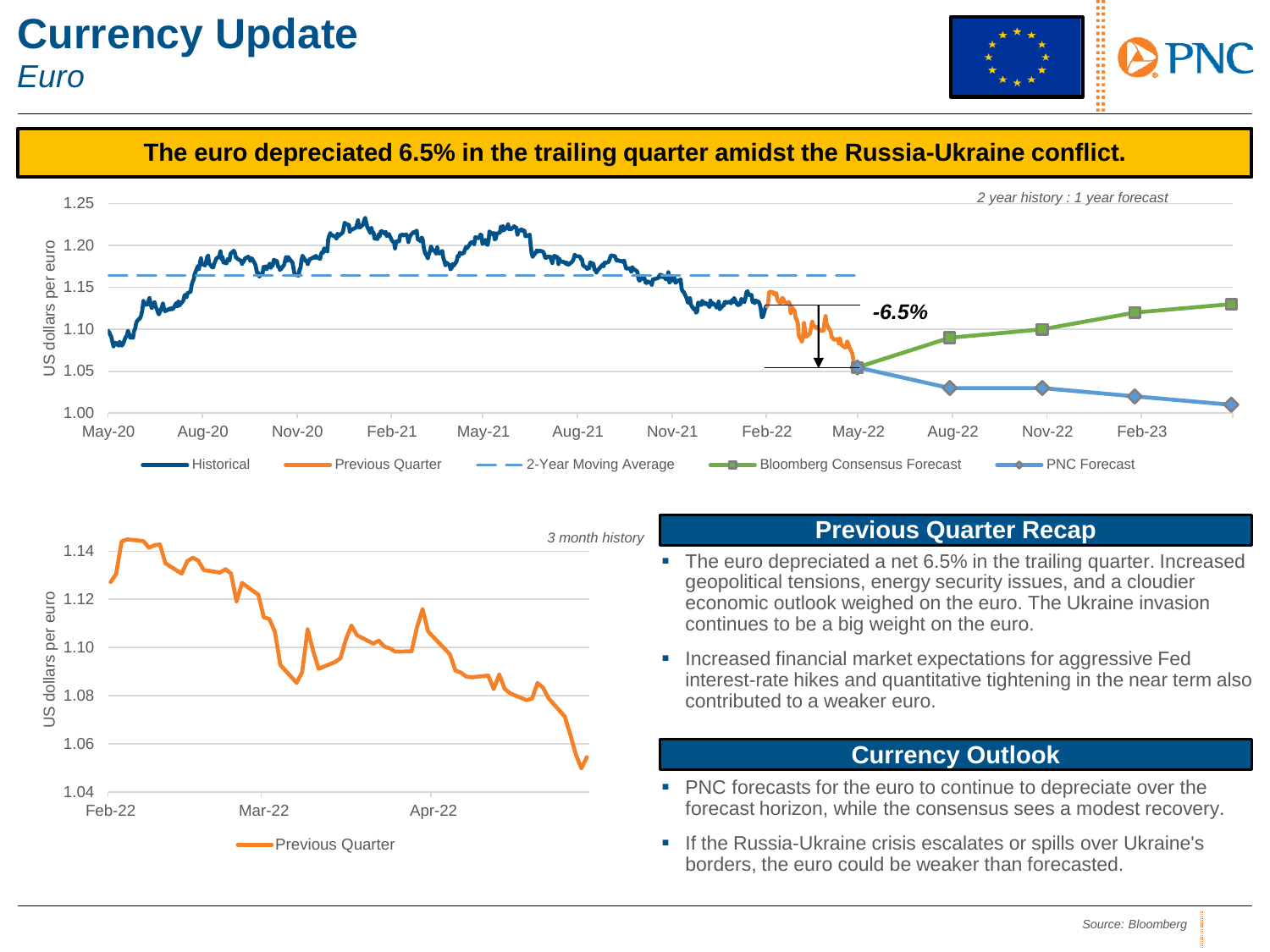### **Currency Update** *Great British Pound*



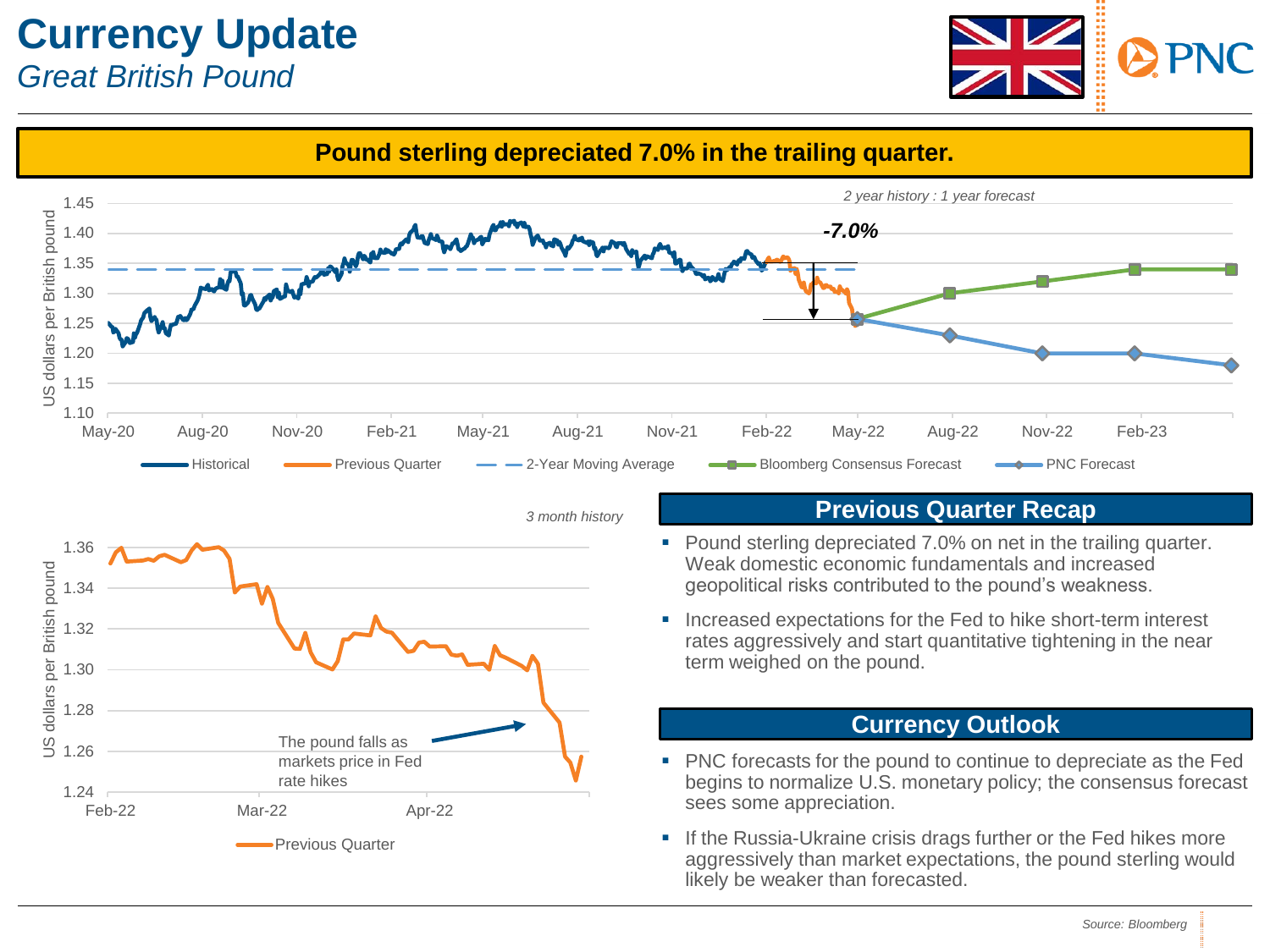

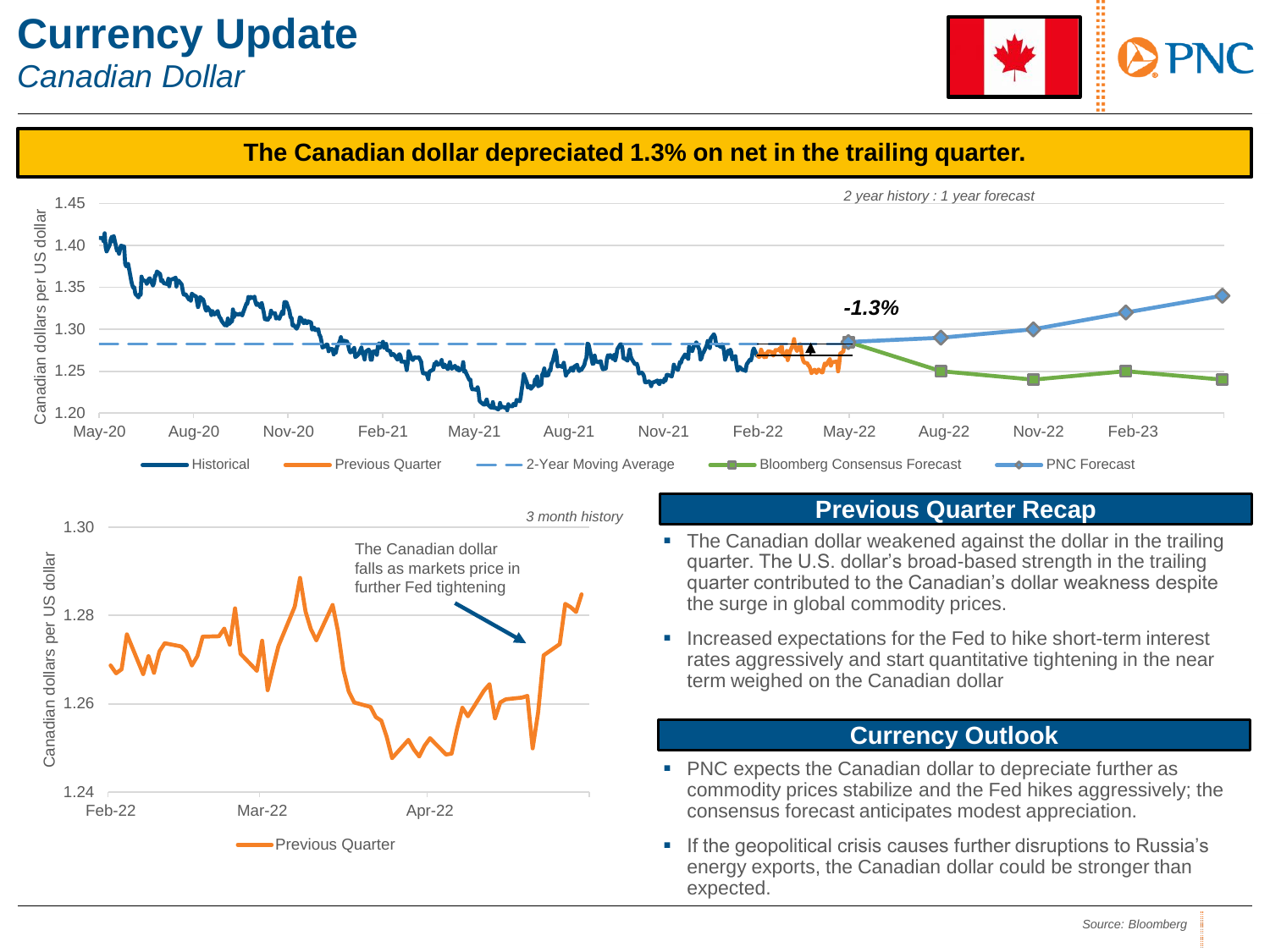### **Currency Update** *Mexican Peso*



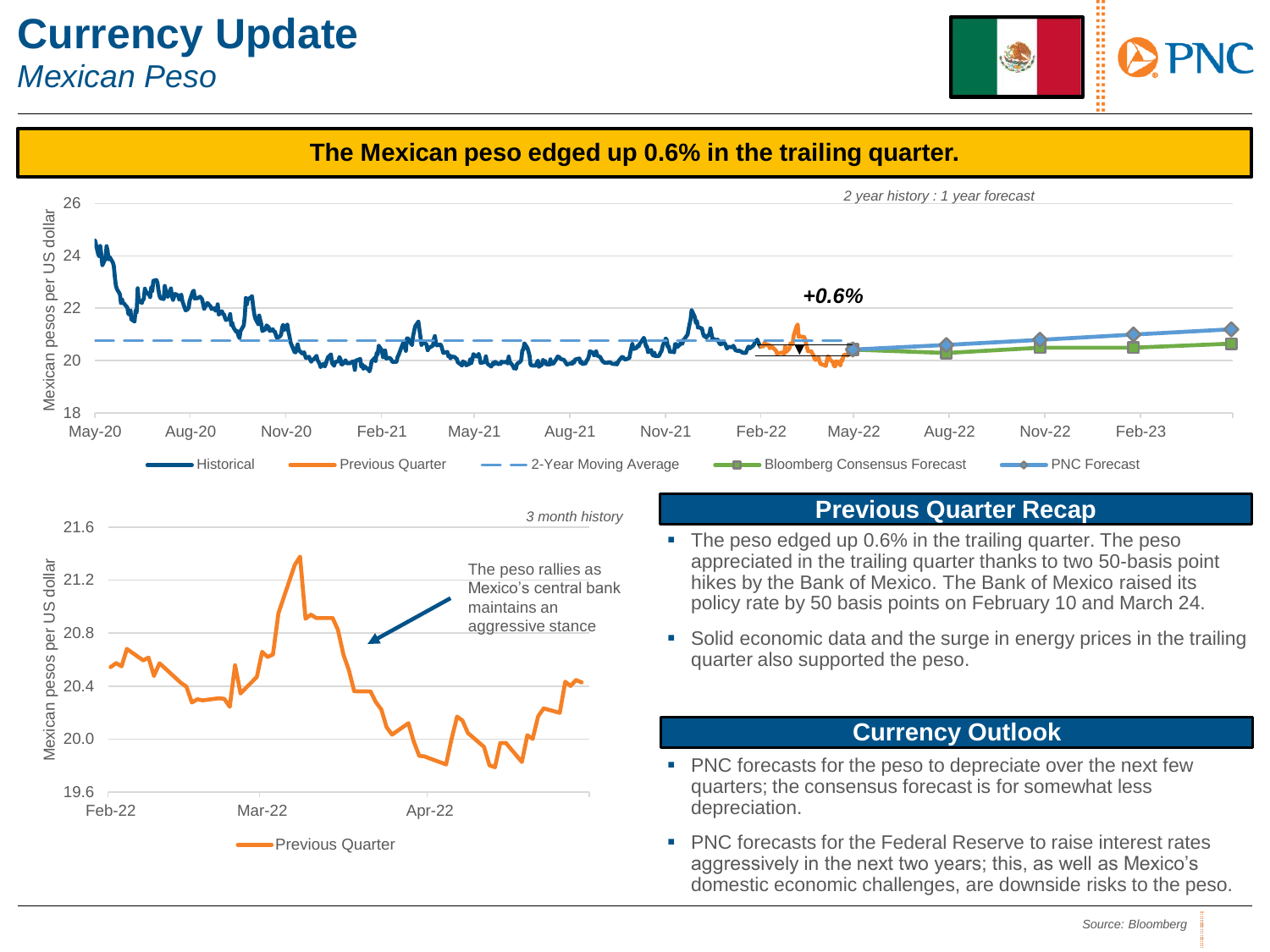### **Currency Update** *Japanese Yen*



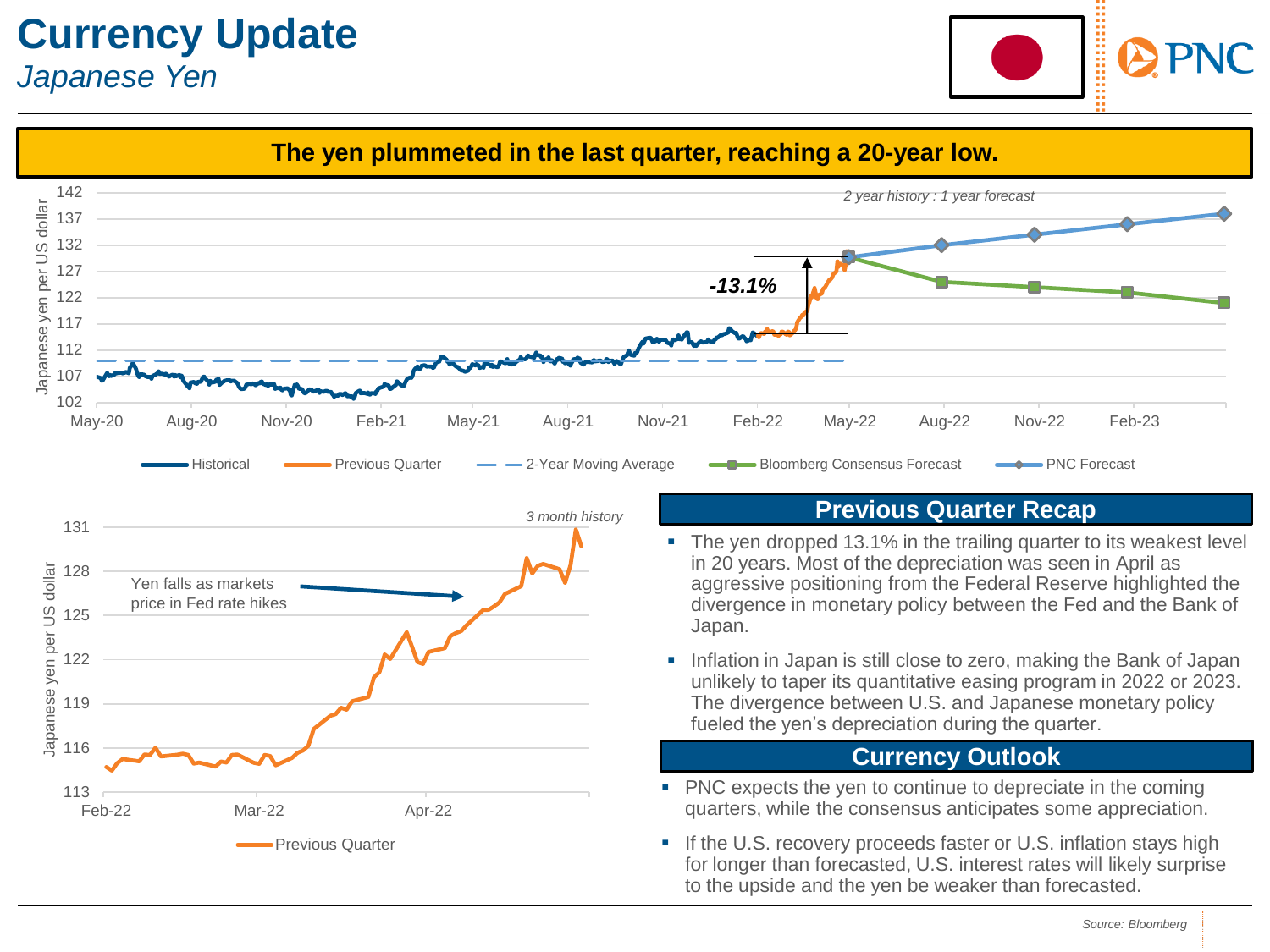

#### **The renminbi fell sharply late in the last quarter as Covid lockdowns weighed on the Chinese economy.**

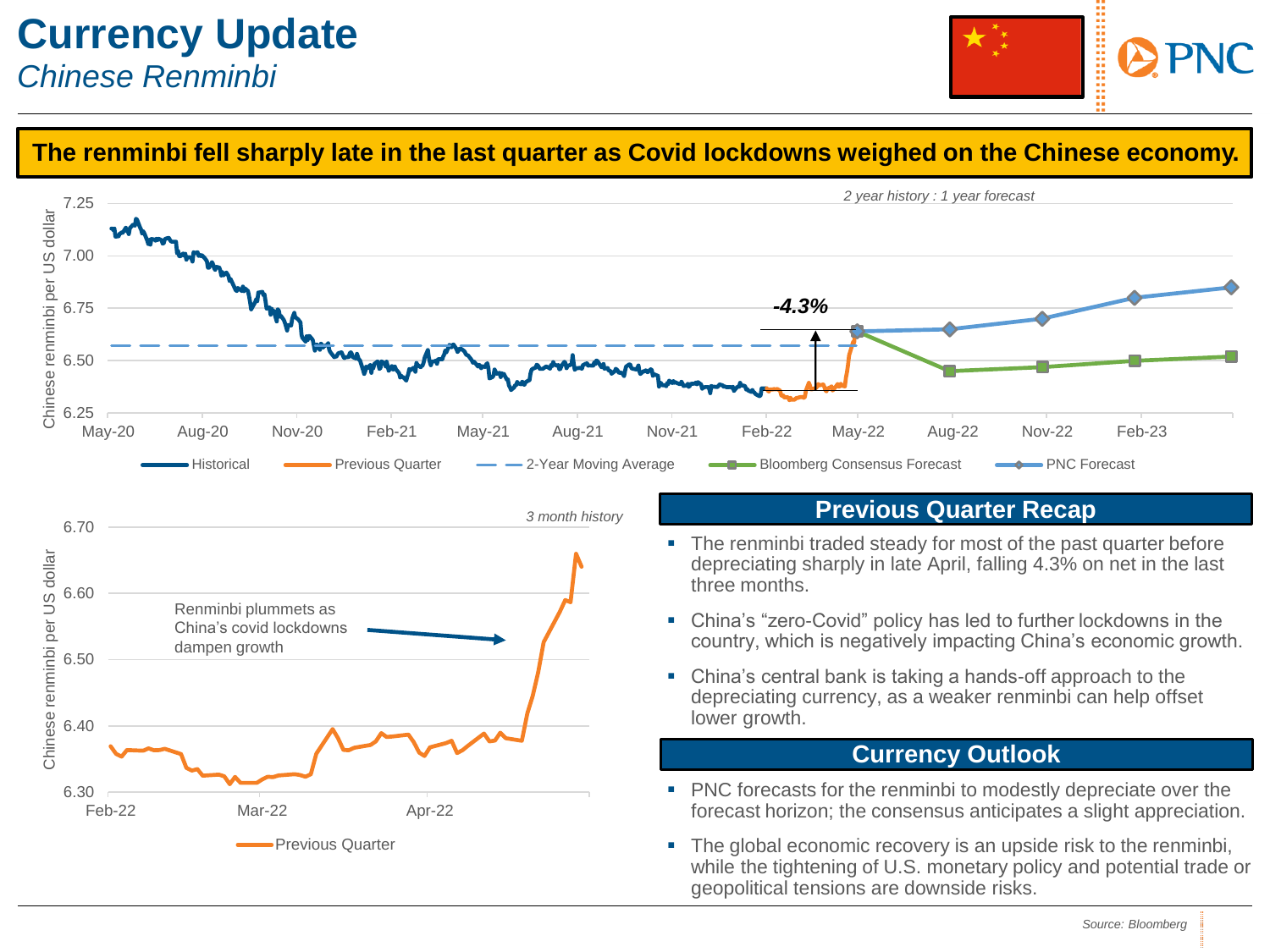

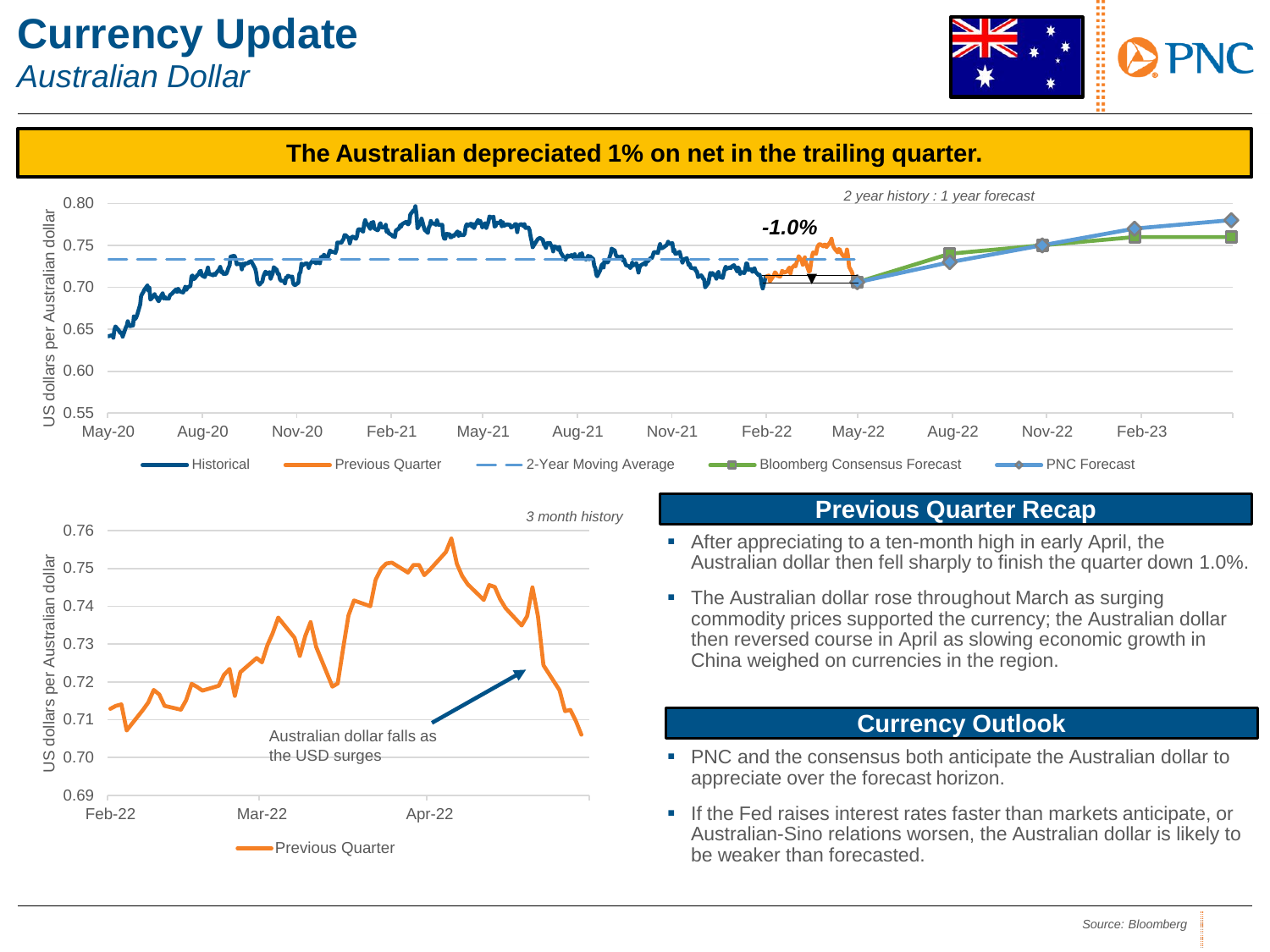

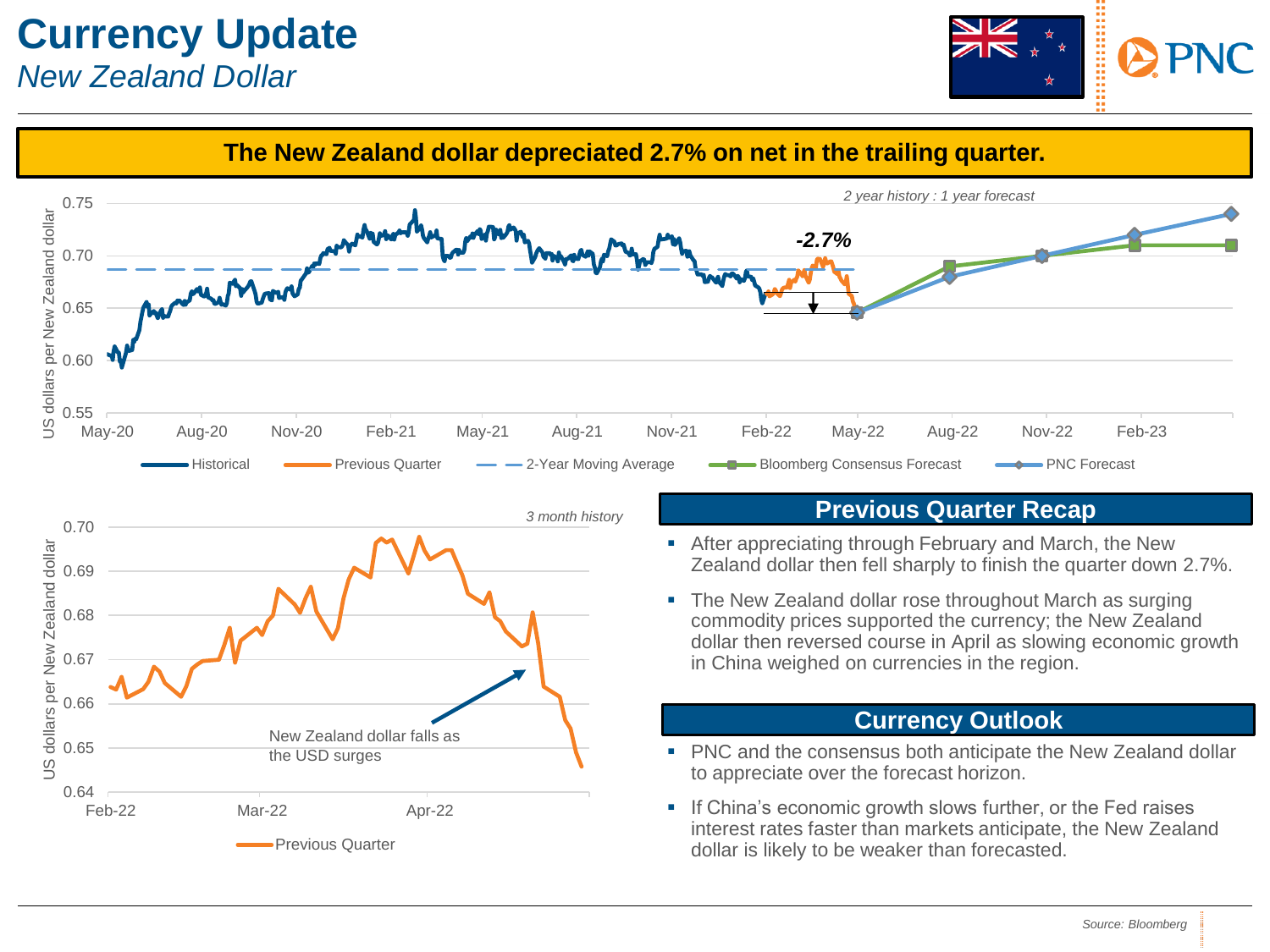### **Currency Update** *Indian Rupee*





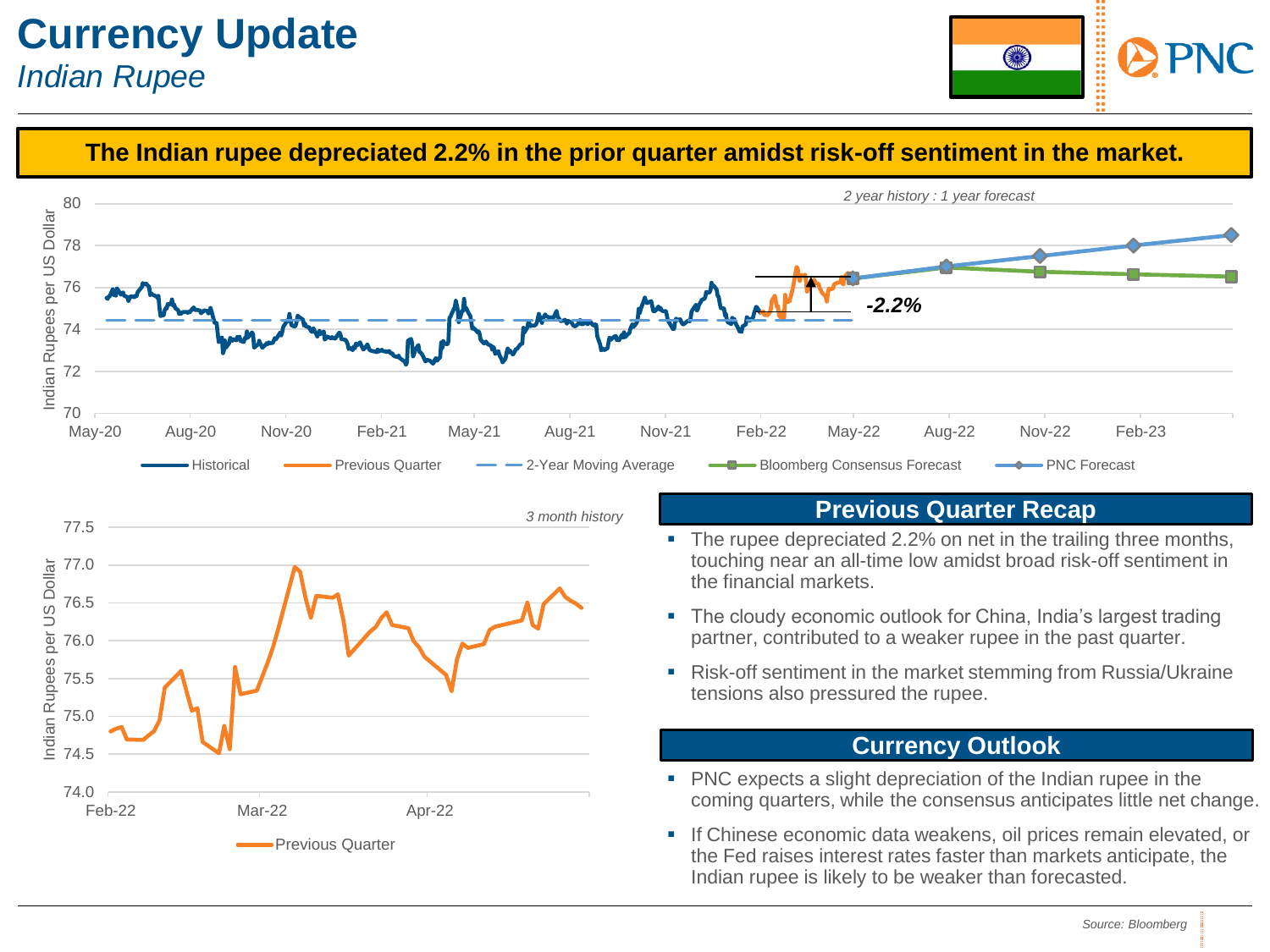# **Swap Dealer Activities Standard Disclaimer**

The information contained herein ("Information") was produced by an employee of PNC Bank, National Association's ("PNC Bank") foreign exchange and derivative products group. Such Information is not a "research report" nor is it intended to constitute a "research report" (as defined by applicable regulations). The Information is of general market, economic, and political conditions or statistical summaries of financial data and is not an analysis of the price or market for any product or **transaction.**

This document and the Information it contains is intended for informational purposes only, and should not be construed as legal, accounting, tax, trading or other professional advice. You should consult with your own independent legal, accounting, tax and other professional advisors before taking any action based on this Information. Under no circumstances should this document or any Information contained herein be considered a recommendation or solicitation to buy or sell any products or services or a commitment to enter into any transaction. Eligibility for particular products or services is conditioned upon PNC Bank's subsequent formal agreement, which will be subject to internal approvals and binding transaction documents. The Information contained herein on exchange and interest rates, commodity prices and market indices are gathered from sources PNC Bank believes to be reliable and accurate at the time of publication. Therefore, PNC Bank makes no representations or warranties regarding the Information's accuracy, timeliness, or completeness. Further, all performance, returns, prices, or rates are for illustrative purposes only, are subject to firm quotes, may not be achievable or indicative of future performance, actual results will vary, and may be adversely affected by exchange rates, interest rates, commodity prices or other factors. Markets do and will change. Any Information, values, estimates, or opinions expressed or implied herein are subject to change without notice. Under no circumstances is PNC Bank liable for any lost profits, lost opportunities, or any indirect, consequential, incidental, special, punitive, or exemplary damages arising out of any use, reliance, or any opinion, estimate or Information contained herein or any omission therefrom. PNC Bank, its predecessors, and affiliated companies may serve, either currently or within the previous three years, as underwriter, placement agent, market maker, manager, initial purchaser, broker, or deal as principal in any security, derivative or other instruments mentioned in this document. Any such relationship may differ materially from transactions contemplated herein. In addition, PNC Bank, its affiliated companies, shareholders, directors, officers, or employees may at any time acquire, hold or dispose of positions similar or contrary to the positions contemplated herein (including hedging and trading positions) which may impact the performance of a product described in this document. Early termination of a foreign exchange or derivative transaction may require payment of a termination amount to or from PNC Bank depending on market rates or prices at the time of termination. The Information contained herein is confidential and may not be disclosed, duplicated, copied, disseminated or distributed by any means to any other person or entity without PNC Bank's prior written consent.

PNC is a registered service mark of The PNC Financial Services Group, Inc. ("PNC"). Foreign exchange and derivative products are obligations of PNC Bank, **Member FDIC** and a wholly owned subsidiary of PNC. Foreign exchange and derivative products are not bank deposits and are **not FDIC insured**, nor are they insured or guaranteed by PNC Bank or any of its subsidiaries or affiliates.

©2022 The PNC Financial Services Group, Inc. All rights reserved.

*Revision 01.02.2020*